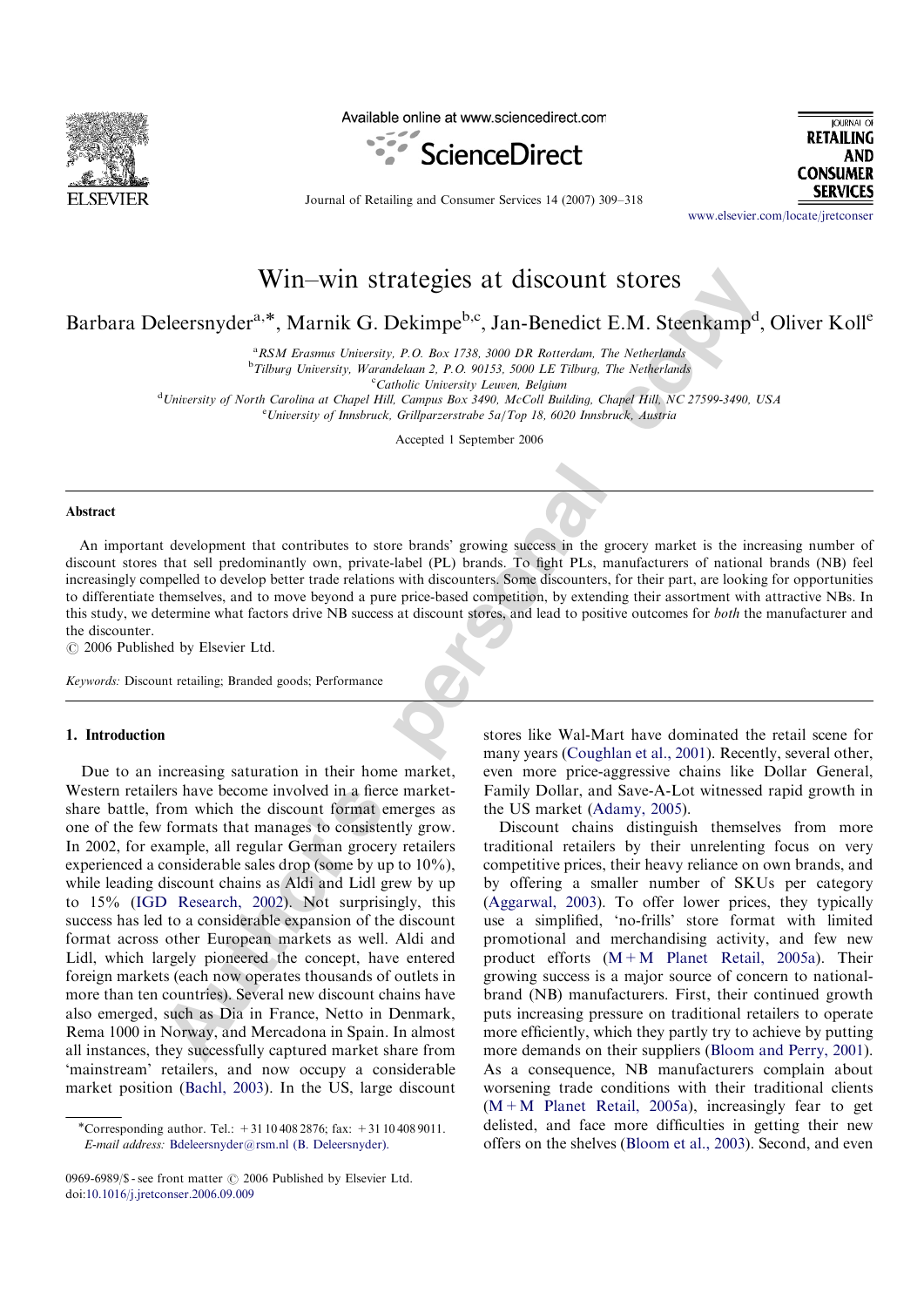more threatening, is that the growing success of discounters contributes to a further, quasi-unobstructed, private-label (PL) growth. Indeed, discounters sell predominantly own brands, and de-emphasize NB offerings in their assortment. Aldi, which already accounted for 16.7% of the German grocery retail market in 2003, even relies almost exclusively on its own store brands (Bachl, 2003).

Manufacturers understandably deplore that they are largely excluded from this increasingly popular retail format, and therefore try to develop trade relationships with these discounters. Indeed, encouraging discounters to carry more manufacturer brands and deeper assortments may be an effective way to keep PLs in check (Dhar and Hoch, 1997).

For their part, several discounters have developed an interest in adding NB offerings to their assortment. At present, price tends to be the dominant determinant of store choice for discount shoppers. This makes incumbent discounters' market position vulnerable when even more efficient discount competitors enter the market. As their density increases, discounters are looking for opportunities to differentiate themselves from one another, thereby moving beyond pure price-based competition  $(M+M)$ Planet Retail, 2005a). One important avenue to build stronger store loyalty and create a sustainable competitive advantage is to add attractive NBs to the assortment (Corstjens and Lal, 2000; Dhar and Hoch, 1997). This strategy has resulted in the emergence of two key types of discount operators: *hard* or limited-line discounters like Aldi that offer almost exclusively PLs, and *soft* or extended-line discounters (such as Lidl) that include a limited set of, often leading, branded items in their assortment (Aggarwal, 2003).

Having a balanced offering of both PLs and NBs may enhance that discounter's performance, as NBs are known to be major traffic builders (Ailawadi and Harlam, 2004; Ailawadi et al., 2001). The managerial relevance of this situation is nicely illustrated by a recent article in the popular press, showing the lure of NBs for discounters to which even Aldi appears to be no longer immune:

According to reports in Lebensmittel Zeitung, Aldi is in talks with Ferrero about the sale of Ferrero confectioneries at its stores as Germany's leading discounter is planning to win over customers from its biggest rival Lidl, which in addition to its private label ranges also sells a wide choice of manufacturers' branded products. Currently, Aldi's product range is made up of private labels almost exclusively  $(M+M)$  Planet Retail, 2005b).

In sum, both channel parties have a growing interest in collaborating with each other. In so doing, they may be able to move their traditional competitive relationship into a mutually more beneficial form of co-opetition (Brandenburger and Nalebuff, 1996; Kumar et al., 1995). While intuitively appealing, this may not be easy to implement. First, manufacturers' and discounters' interests are not necessarily aligned. Manufacturers' performance is mostly assessed in terms of their ability to acquire share over competing brands at the store, while discounters, like other retailers, evaluate performance primarily in terms of total category demand (Bayus and Putsis, 1999; Raju, 1992).

Second, for many years, manufacturers have been losing share to PLs, which has made them their most threatening competitor (Steiner, 2004). These arguments hold for most retailers; yet, discounters tend to rely even more on their PL than traditional chains. Third, both parties have limited experience in dealing with one another. While previous experience and/or research has resulted in many insights on how NBs can be successfully traded at conventional retailers (see e.g. the extensive literature stream on the Dominicks' database in, e.g., Pauwels and Srinivasan, 2004, or Ailawadi et al., 2005), some of these practices may be less appropriate when working with discounters. As indicated before, discounters have a strong price focus, which forces them to use a more simplified store format with narrow assortments, limited promotional and merchandising activities, and fewer new-product introductions. Manufacturer practices favored by mainstream or traditional retailers, with their strong focus on heavy marketing activities, attractive store layout, extended services, and seemingly unlimited assortment variety, may therefore be less appealing to discounters.

**Munderlindthy** deglobe that they are competition that a control in<br>The magnetic state of the state and the state of the state of the state<br>interference by to develop the colonging discounter real results: St. discounters In this study, we attempt to partially fill this gap by examining how NBs can be traded successfully through the discount channel, and achieve positive performance for *both* manufacturer and discounter, resulting in a win–win situation. As such, our study differs from previous research along two key dimensions. First, while earlier studies focused on conventional retail formats, we consider the success of NBs with *discounters*. In spite of its growing importance and the uniqueness of its store concept, the discount format has received limited, if any, attention in the academic marketing literature. Second, unlike previous research which studied how NBs and PLs compete in a fierce market-share battle, we consider how both channel partners can create a *mutually beneficial* win–win situation. Specifically, we study the market-share evolution of over 400 branded goods sold through six discount stores in three major European countries. Their (joint) performance is related to a number of drivers of win–win performance. Based on the analysis, we recommend to set NB prices significantly higher than those of the discounter's PLs, but to still charge a lower price for them than regular retailers typically do. Brand success is also greater when manufacturers engage in brand innovations, and invest in attractive, well-designed, outer cases which the discounter can put unpacked in its store.

## 2. Drivers of brand success at discount stores

*Manufacturers* are primarily interested in the performance of their own brands, which is mostly assessed relative to competing brands at the store (e.g., Blattberg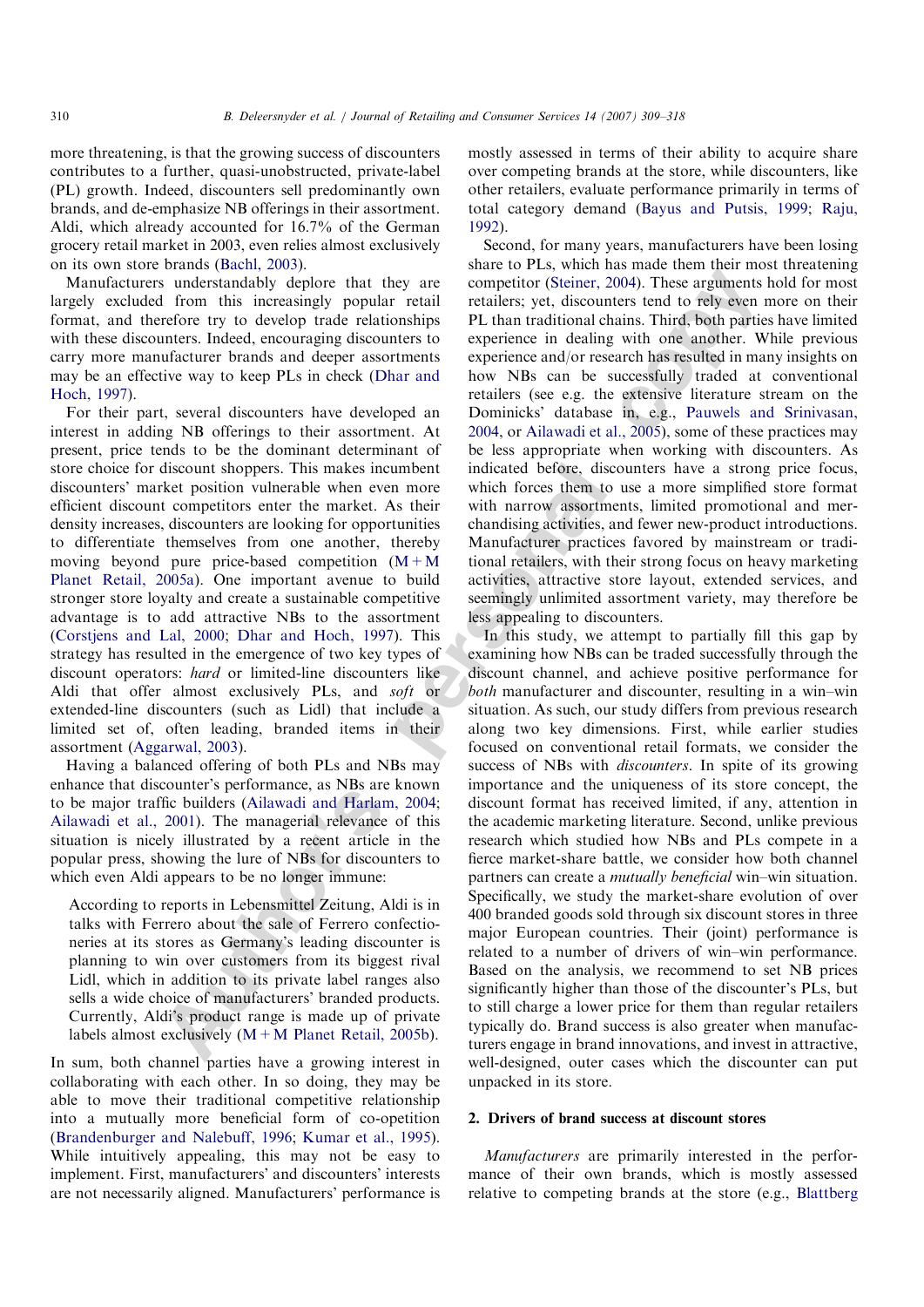and Wisniewski, 1989). Once on the shelves, brands compete for consumers' attention and money, and it is in the manufacturer's best interest that consumers select his brand over competing alternatives offered by the store. A branded good will therefore improve manufacturer performance if it succeeds in increasing its relative attractiveness in the discounter's assortment. *Discounters*, for their part, evaluate brand success in terms of the contribution to total category performance, and their main objective is to improve the attractiveness across all brands within a category (e.g., Basuroy et al., 2001; Chintagunta, 2002). Thus, a branded product is considered of value to the discounter if it contributes to a more favorable category assortment perception.

As such, a NB generates a win–win situation for manufacturer and discounter alike if it increases its sales at the discounter while, in this process, it also generates additional category demand for the discounter. Building on the win–win concept, we identify a set of pricing and product characteristics that may influence brand success at discount stores. The *pricing* factors are (i) the within-store price gap between the NB and the discounter's PL, (ii) the between-store price gap between the price of the NB at mainstream retailers vis-à-vis its price at the discounter in question, and (iii) the absolute price level of the NB. The NB *product* factors concern (i) the type of outer-case boxes used, (ii) the innovativeness of the NB, and (iii) the NB's intrinsic strength.

For each driver, we discuss to what extent it may (i) influence the *category's attractiveness* at the store to improve the discounter's performance, and (ii) affect the NB's *relative attractiveness* within the category to improve the manufacturer's performance.

#### *2.1. Pricing factors*

## *2.1.1. Within-store price gap*

Consumers typically assess the acceptability of a brand's price by comparing it to some standard or reference, such as other prices listed in the store (Rajendran and Tellis, 1994). Given a discounter's focus on its store brand, the PL's price can be an important external reference against which the NB price is evaluated. A higher-priced NB is more likely to improve the overall attractiveness of the discounter's assortment, as this may signal superior or additional benefits (Bronnenberg and Wathieu, 1996). This will result in less direct competition, since the NB caters to a different market segment than the discounter's PL, viz., quality-focused versus value-oriented consumers. In contrast, closer substitutes with similar prices are less likely to improve category attractiveness, as consumers are largely indifferent in choosing either offering (Bell et al., 1999), resulting in larger cross-price effects (Sethuraman et al., 1999). Hence, larger NB–PL price differences are expected to generate more incremental category demand, which benefits the discounter. Moreover, a higher-priced NB will clearly stand out against the discounter's no-frills PL, so that incremental category demand is likely to accrue to the NB, improving manufacturer performance. We therefore hypothesize:

H1. A larger price gap between NB and PL is more likely to result in a win–win situation.

#### *2.1.2. Between-store price gap*

A retailer's price image is one of the key drivers for shoppers to select a particular store format (Rhee and Bell, 2002). As discounters are known to compete aggressively on price, consumers expect prices of a given NB to be lower at the discount store than at mainstream retailers (Bell and Lattin, 1998). When the between-store price gap increases, it becomes more beneficial to buy them at the discounter rather than at the more expensive mainstream retailer. Therefore, shoppers at mainstream retailers may switch stores (increased store traffic), while also consumers that shop across different stores (the so-called cherry pickers) may now find it more attractive to buy the brand at the discounter (Hoch and Lodish, 1998).

H2. A larger price gap for the NB between mainstream retailers and the discounter is more likely to result in a win–win situation.

# *2.1.3. NB absolute price level*

**Automative in terms of the contribution is both and solven in the control and a real and of the control and a real and the multi-both specific and a real and the multi-both specific and a real and the specific specific an** Apart from the aforementioned relative price effects, also the absolute price level may affect brand performance at discount stores. In particular, the ''one-dollar'' concept, where prices of a substantial fraction (or all) of the assortment are set at a level below or equal to \$1, has become popular with many US retailers  $(M+M)$  Planet Retail,  $2005a$ .<sup>1</sup> The success of one-currency prices can be explained by consumers' psychological evaluation of prices, where certain round prices (like '1') can form a psychological barrier that is used as a heuristic by consumers in their buying decision (Gedenk and Sattler, 1999). Specifically, prices set equal to or below this level can induce consumers to underestimate prices, or they may signal a favorable price 'discount' which increases consumers' propensity to buy. As discounters are expected to attract predominantly price-sensitive shoppers, they may benefit even more from the psychological processing of prices by their clients. Thus, this pricing strategy for NBs at discounters is expected to generate more brand sales, which may improve both brand and category performance.

> H3. A NB with an absolute price level that does not exceed one is more likely to result in a win–win situation.

<sup>&</sup>lt;sup>1</sup>While 99 endings where very popular in the past, pricing supermarket articles below or exactly at 1 is a more recent phenomenon popularized by discounters like Dollar General and Family Dollar. It has recently been expanded to several other retailers, including Albertsons, that introduced a 'dollar zone' in their outlets (M+M Planet Retail, 2005a).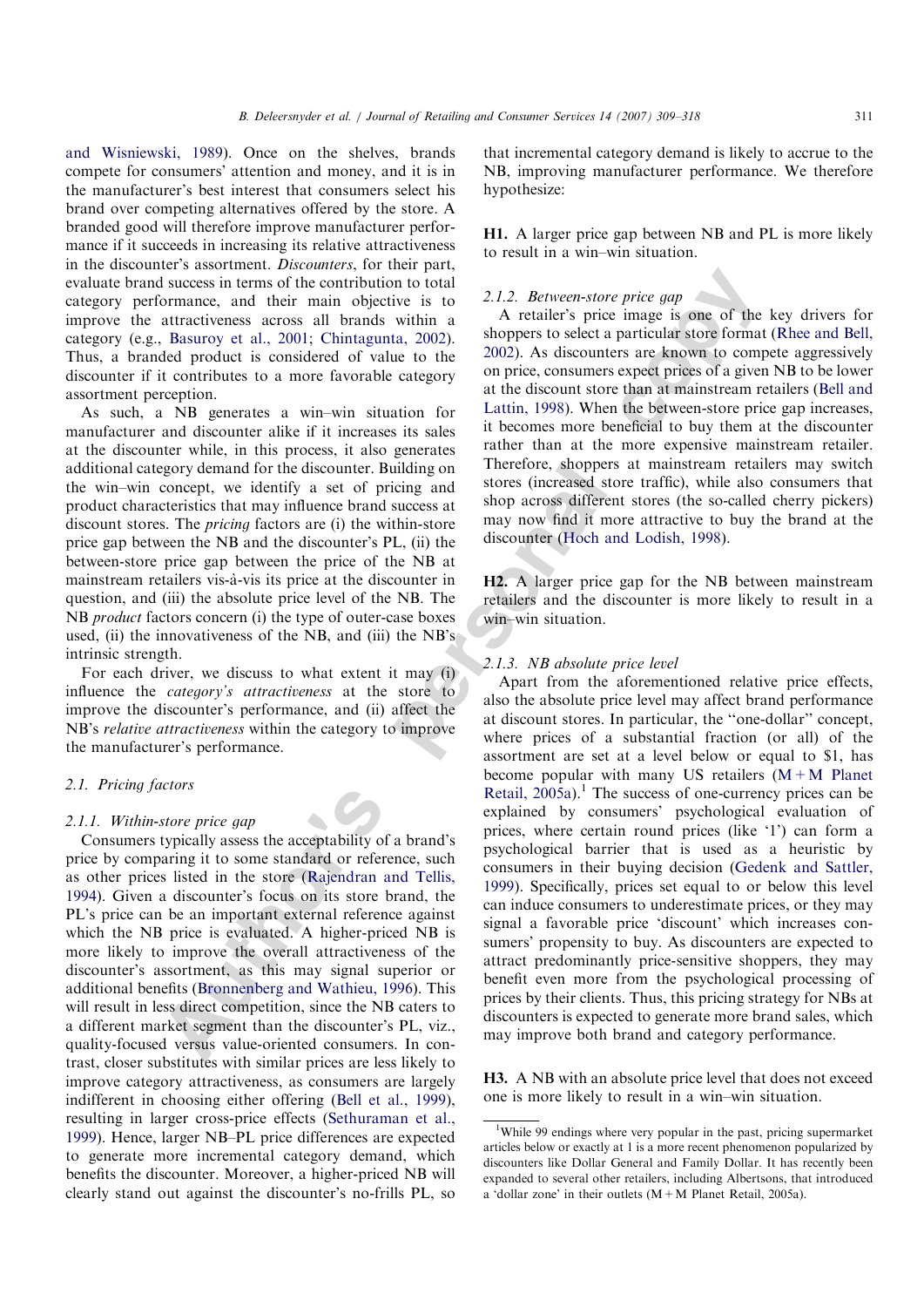# *2.2. NB product characteristics*

#### *2.2.1. NB outer-case design*

The boxes in which products are shipped from the manufacturer plant to the retailer are commonly referred to as 'outer cases'. While regular retailers use them only for transportation, they may serve an important marketing purpose at discount stores. Indeed, to keep producthandling cost and shelf-replenishment time low, discounters often request easy-to-handle outer cases that can be put directly on the shelf. Richardson et al. (1996) show that consumers make extensive use of packaging and labeling in evaluating brands. By presenting the NB in an attractive outer case, consumers are likely to perceive substantial quality differences in favor of this brand, which will obviously benefit the NB at the store. Moreover, an attractive NB outer-case box can make the entire category more salient, as it stands out in an otherwise plain and dull store environment. Therefore, presenting NBs in a nicely designed outer case is more likely to improve not just its own attractiveness, but to also raise category demand.

H4. The presence of an attractive NB outer case is more likely to result in a win–win situation.

#### *2.2.2. NB innovativeness*

count stock. Labed, to keep nothers<br>are the stock of the stock of the stock of the stock of the stock of the<br>state and state-plemishment time length (since the stock of the stock of<br>state and state-plemishment time length Because of their heavy reliance on keeping prices low, discounters are typically not engaged in expensive newproduct activities, and score poorly on innovativeness (Steiner, 2004). Moreover, there is a tendency for PLs in general to be followers or 'me-too' brands (Hoch and Banerji, 1993). Against this background, a highly innovative NB will clearly stand out in a PL-dominated assortment, and the perceived distance with existing offerings will be higher. As such, an innovative brand may improve its relative position in the assortment (Nowlis and Simonson, 1996). However, innovative NBs are also more likely to generate additional category demand, as they can make the discount store more attractive to the relatively untapped consumer segment that values innovativeness (Gielens and Steenkamp, 2004). Indeed, brand innovativeness carries over to the evaluation of the assortment as a whole, which may raise primary demand (Mason, 1990).

H5. An innovative NB is more likely to result in a win–win situation.

#### *2.2.3. NB intrinsic strength*

In a similar vein, the addition of a leading, high-quality NB is expected to improve the discounter's perceived assortment quality and variety, as it will stand out more against an otherwise PL-dominated assortment. More diversity helps to better meet consumers' heterogeneous tastes, which can raise total category sales by attracting new shopper to the store with a high preference for leading, qualitative brands, and by appealing to an untapped market potential of discount shoppers previously less satisfied with established offerings (Dhar et al., 2001).

H6. A leading NB is more likely to result in a win–win situation.

# *2.3. Control variables*

Several control variables are included, related to the degree of competition between NBs in the category (Drèze et al., 1994), the discounter's strategic store-brand focus in the category (Dhar and Hoch, 1997), and the broad type of category in question—food versus nonfood (Dhar et al., 2001), as well as five store dummies (Dhar and Hoch, 1997). Controlling for these variables provides for a stronger test of our hypotheses.

# 3. Method

The aggregate performance evolution from 2001 to 2002 of 443 NB cases was provided by Europanel, an international data provider owned by the global market research agencies GfK and TNS. These brands were sold through six major soft discount chains, located in three large European countries: Germany, Spain, and the UK. Consumer packaged good (CPG) companies regard Germany and Spain as two key European markets with respect to discounters. Germany is by far the largest discount market in Europe. Discounter share is rapidly increasing in Spain, which is also the home of Mercadona, one of the most successful and fastest growing soft discounters in Europe (IGD Research, 2002). While discounters still occupy a lower share in total grocery sales in the UK, this format experiences tremendous growth in an otherwise stagnant market.<sup>2</sup>

In Germany, we study NB success at the country's two largest soft discounters, Lidl and Penny, where PLs account in both instances for over 60% of total grocery sales. The Spanish discount chains, Dia and Mercadona, are not only the country's largest discounters, but also the two most important Spanish grocery retailers. Both rely heavily on PL brands  $(50\%)$ . Mercadona is a particularly interesting case as it increased its PL share from about 3% in 1997 to 51% in 2002, while its market share increased from 3.5% to 12.6% over the same period. The UK discounters are Asda and KwikSave. Asda, since 1999 a wholly owned subsidiary of the US chain Wal-Mart, is seen as one of the most price-aggressive grocery retailers in the UK, and is especially known for a strong emphasis on its PL program. PL sales represent over half of total grocery sales at both Asda and Kwiksave  $(M+M)$  Planet Retail, 2005a).

The NB cases were provided by local divisions of Europanel in Germany (106), Spain (125), and the UK

 $2$ In 2002, UK discounters were able to grow their total sales by 15%  $(M+M)$  Planet Retail, 2005a).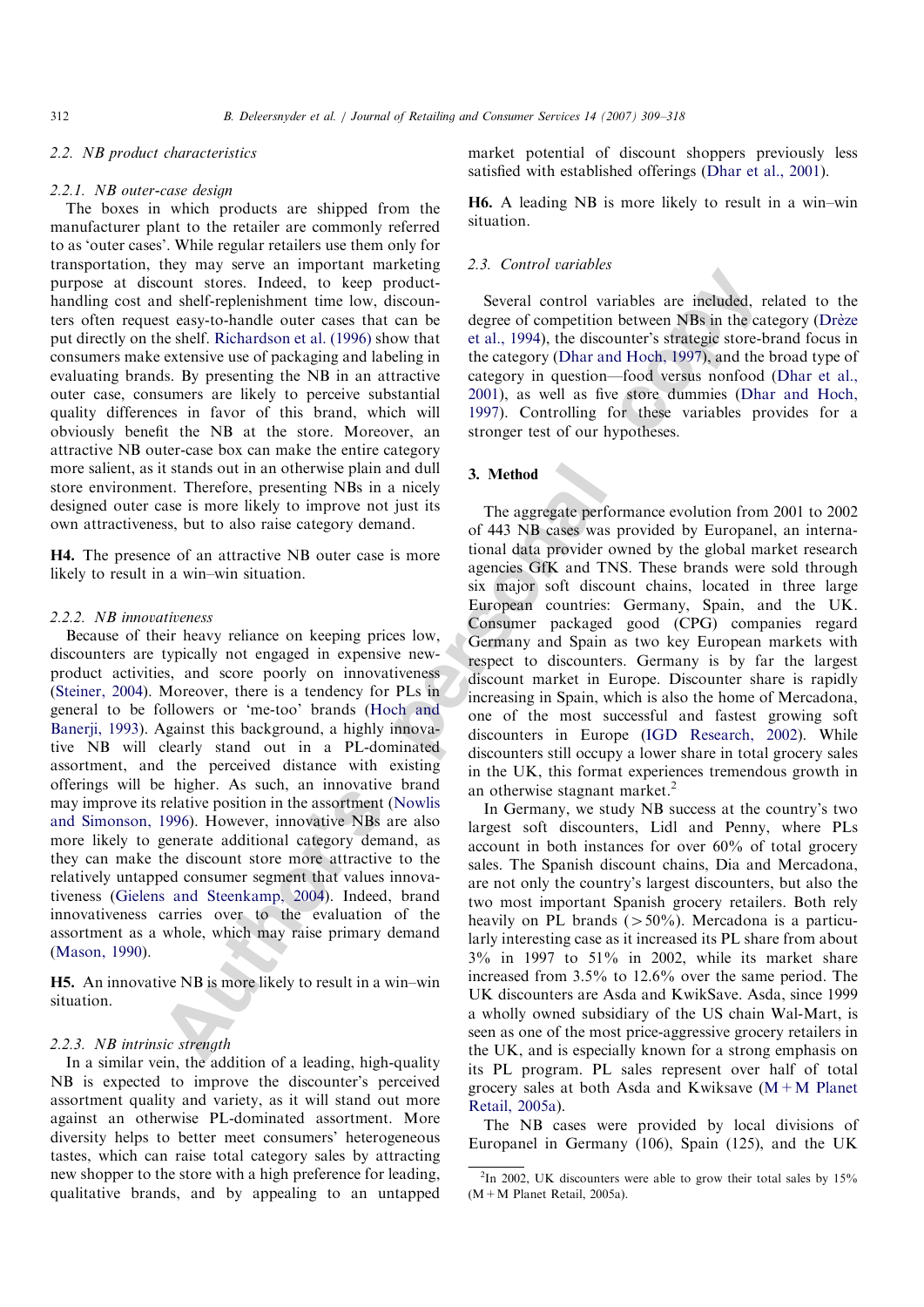| Table 1            |  |
|--------------------|--|
| Summary statistics |  |

| Variable                                                                                                                                                                                                                                                                                                                                                                                                                                                                                                     | Source                           | Measurement unit                                                                                                              | Mean (st. dev.)     |  |  |
|--------------------------------------------------------------------------------------------------------------------------------------------------------------------------------------------------------------------------------------------------------------------------------------------------------------------------------------------------------------------------------------------------------------------------------------------------------------------------------------------------------------|----------------------------------|-------------------------------------------------------------------------------------------------------------------------------|---------------------|--|--|
| National-brand performance (win-win or not)<br>National-brand price                                                                                                                                                                                                                                                                                                                                                                                                                                          | Consumer panel<br>Consumer panel | $0 - 1$                                                                                                                       | 24%                 |  |  |
| Within-store price gap                                                                                                                                                                                                                                                                                                                                                                                                                                                                                       |                                  | ratio                                                                                                                         | $2.04$ $(1.49)^{a}$ |  |  |
| Between-store price gap                                                                                                                                                                                                                                                                                                                                                                                                                                                                                      |                                  | ratio                                                                                                                         | $1.04~(0.20)^a$     |  |  |
| Low absolute price level $(\leq 1)$                                                                                                                                                                                                                                                                                                                                                                                                                                                                          |                                  | $0 - 1$                                                                                                                       | 24%                 |  |  |
| National-brand outer-case design                                                                                                                                                                                                                                                                                                                                                                                                                                                                             | Store check                      | $0 - 1$                                                                                                                       |                     |  |  |
| Nicely designed outer case                                                                                                                                                                                                                                                                                                                                                                                                                                                                                   |                                  |                                                                                                                               | 6%                  |  |  |
| Brand claim only outer case                                                                                                                                                                                                                                                                                                                                                                                                                                                                                  |                                  |                                                                                                                               | 23%                 |  |  |
| Plain outer case                                                                                                                                                                                                                                                                                                                                                                                                                                                                                             |                                  |                                                                                                                               | 12%                 |  |  |
| No outer case in the store                                                                                                                                                                                                                                                                                                                                                                                                                                                                                   |                                  |                                                                                                                               | 59%                 |  |  |
| National-brand innovativeness                                                                                                                                                                                                                                                                                                                                                                                                                                                                                | Expert judges                    | $0 - 1$                                                                                                                       | 56%                 |  |  |
| National-brand intrinsic strength                                                                                                                                                                                                                                                                                                                                                                                                                                                                            | Consumer panel                   | $\frac{0}{0}$                                                                                                                 | $14\%$ (16)         |  |  |
| National-brand competition                                                                                                                                                                                                                                                                                                                                                                                                                                                                                   | Store checks + consumer panel    | $\#$                                                                                                                          | 7(6)                |  |  |
| Discounter's store-brand focus                                                                                                                                                                                                                                                                                                                                                                                                                                                                               | Consumer panel                   | $\sqrt[0]{\hskip -1.0pt 0}$                                                                                                   | $41\%$ (27)         |  |  |
| Food category indicator                                                                                                                                                                                                                                                                                                                                                                                                                                                                                      | Expert judges                    | $0 - 1$                                                                                                                       | 73%                 |  |  |
| Discounter indicator                                                                                                                                                                                                                                                                                                                                                                                                                                                                                         | Consumer panel                   | $0 - 1$                                                                                                                       |                     |  |  |
| Penny                                                                                                                                                                                                                                                                                                                                                                                                                                                                                                        |                                  |                                                                                                                               | 12%                 |  |  |
| Lidl                                                                                                                                                                                                                                                                                                                                                                                                                                                                                                         |                                  |                                                                                                                               | 12%                 |  |  |
| Dia                                                                                                                                                                                                                                                                                                                                                                                                                                                                                                          |                                  |                                                                                                                               | 14%                 |  |  |
| Mercadona                                                                                                                                                                                                                                                                                                                                                                                                                                                                                                    |                                  |                                                                                                                               | 14%                 |  |  |
| Asda                                                                                                                                                                                                                                                                                                                                                                                                                                                                                                         |                                  |                                                                                                                               | 32%                 |  |  |
| KwikSave                                                                                                                                                                                                                                                                                                                                                                                                                                                                                                     |                                  |                                                                                                                               | 16%                 |  |  |
| frozen vegetables, cat and dog treats, and sanitary cleaners,<br>positive evolution in performance for both the manufac-<br>among others. <sup>3</sup> For each case, Europanel provided the<br>turer and the discounter makes it more likely that their<br>following performance information: (i) the change in brand<br>collaboration is continued. For manufacturers, growing<br>share within the discounter, and (ii) the change in total<br>their brand share at the store is a key strategic objective |                                  |                                                                                                                               |                     |  |  |
| category share commanded by that discounter <sup>4</sup> . Market-<br>share information was used rather than absolute sales or                                                                                                                                                                                                                                                                                                                                                                               |                                  | that will allow them to occupy a more favorable position at<br>the chain, and is likely to result in higher future cash flows |                     |  |  |
| profits, as market shares (i) implicitly control for changes                                                                                                                                                                                                                                                                                                                                                                                                                                                 |                                  | (Varadarajan, 1983).                                                                                                          |                     |  |  |
| in total market demand, on which firms themselves have                                                                                                                                                                                                                                                                                                                                                                                                                                                       |                                  | The discounter's total category share reflects its share in                                                                   |                     |  |  |
| generally little impact (e.g., growth/decline caused by                                                                                                                                                                                                                                                                                                                                                                                                                                                      |                                  | total (national) market sales. The evolution in category                                                                      |                     |  |  |
| economic conditions); (ii) are a better predictor of the                                                                                                                                                                                                                                                                                                                                                                                                                                                     |                                  | share is evaluated against the evolution in the discounter's                                                                  |                     |  |  |
| effectiveness of managerial decisions, since they are                                                                                                                                                                                                                                                                                                                                                                                                                                                        |                                  | market share across all categories. We consider a situation                                                                   |                     |  |  |
|                                                                                                                                                                                                                                                                                                                                                                                                                                                                                                              |                                  |                                                                                                                               |                     |  |  |
| 'relative' to decisions of competing firms; and (iii) are                                                                                                                                                                                                                                                                                                                                                                                                                                                    |                                  | a win scenario for the discounter when the category growth                                                                    |                     |  |  |
| easier to derive than brand profitability (Dhar et al., 2001).                                                                                                                                                                                                                                                                                                                                                                                                                                               |                                  | exceeds the growth in overall store performance. This is                                                                      |                     |  |  |
| We focus on <i>changes</i> in their respective shares, as most                                                                                                                                                                                                                                                                                                                                                                                                                                               |                                  | especially relevant for discounters that grow across most, if                                                                 |                     |  |  |
|                                                                                                                                                                                                                                                                                                                                                                                                                                                                                                              |                                  | not all, categories. A conceptually similar "correction" was                                                                  |                     |  |  |
|                                                                                                                                                                                                                                                                                                                                                                                                                                                                                                              |                                  | applied in Dhar et al., 2001, where a 'Category Develop-                                                                      |                     |  |  |
| <sup>3</sup> The various cases were selected by local data providers prior to them                                                                                                                                                                                                                                                                                                                                                                                                                           |                                  | ment Index' was calculated as the ratio of retailers' share in                                                                |                     |  |  |
| receiving any information on the respective covariates we would consider                                                                                                                                                                                                                                                                                                                                                                                                                                     |                                  |                                                                                                                               |                     |  |  |
| in our model, which limits potential sample-selection bias. Moreover, the                                                                                                                                                                                                                                                                                                                                                                                                                                    |                                  | a particular category relative to their total market share                                                                    |                     |  |  |
| categories involved in our study are representative for the operations of                                                                                                                                                                                                                                                                                                                                                                                                                                    |                                  | across all categories.                                                                                                        |                     |  |  |
| that discounter, as the average category share of the cases in our sample                                                                                                                                                                                                                                                                                                                                                                                                                                    |                                  | Combining both performance measures is not straight-                                                                          |                     |  |  |
| closely resembles the total market share of that chain obtained in the                                                                                                                                                                                                                                                                                                                                                                                                                                       |                                  | forward, as they reflect two different dimensions of                                                                          |                     |  |  |
| respective countries. The average category share at Lidl, for instance, as                                                                                                                                                                                                                                                                                                                                                                                                                                   |                                  | performance (at the brand versus estegery level) and gyon                                                                     |                     |  |  |

Combining both performance measures is not straightforward, as they reflect two different dimensions of performance (at the brand versus category level), and even more so when controlling for overall store growth when evaluating category-level performance. Therefore, we decided to classify NBs according to whether or not they exceed the performance thresholds (described above) for *both* the manufacturer and discounter. More specifically, a NB is considered a win–win brand if *(i) it is able to grow its share relative to competing brands at that chain; while (ii) it*

<sup>&</sup>lt;sup>3</sup>The various cases were selected by local data providers prior to them receiving any information on the respective covariates we would consider in our model, which limits potential sample-selection bias. Moreover, the categories involved in our study are representative for the operations of that discounter, as the average category share of the cases in our sample closely resembles the total market share of that chain obtained in the respective countries. The average category share at Lidl, for instance, as derived from our sample information in 2002, was 7.5%, which is close to the national market share of Lidl in Germany that same year of 7.4%. The corresponding sample category shares for the other discounters were, respectively, 3.5% at Penny, 13.9% at Mercadona, 14.0% at Dia, 12.6% at Asda, and 3.2% at KwikSave, while national market shares across all categories sold by that chain amounted to 3.6% (Penny), 13.8% (Mercadona), 11.7% (Dia), 12.7% (Asda), and 2.8% (KwikSave).

<sup>&</sup>lt;sup>4</sup>All market shares in this study represent value shares as opposed to volume shares.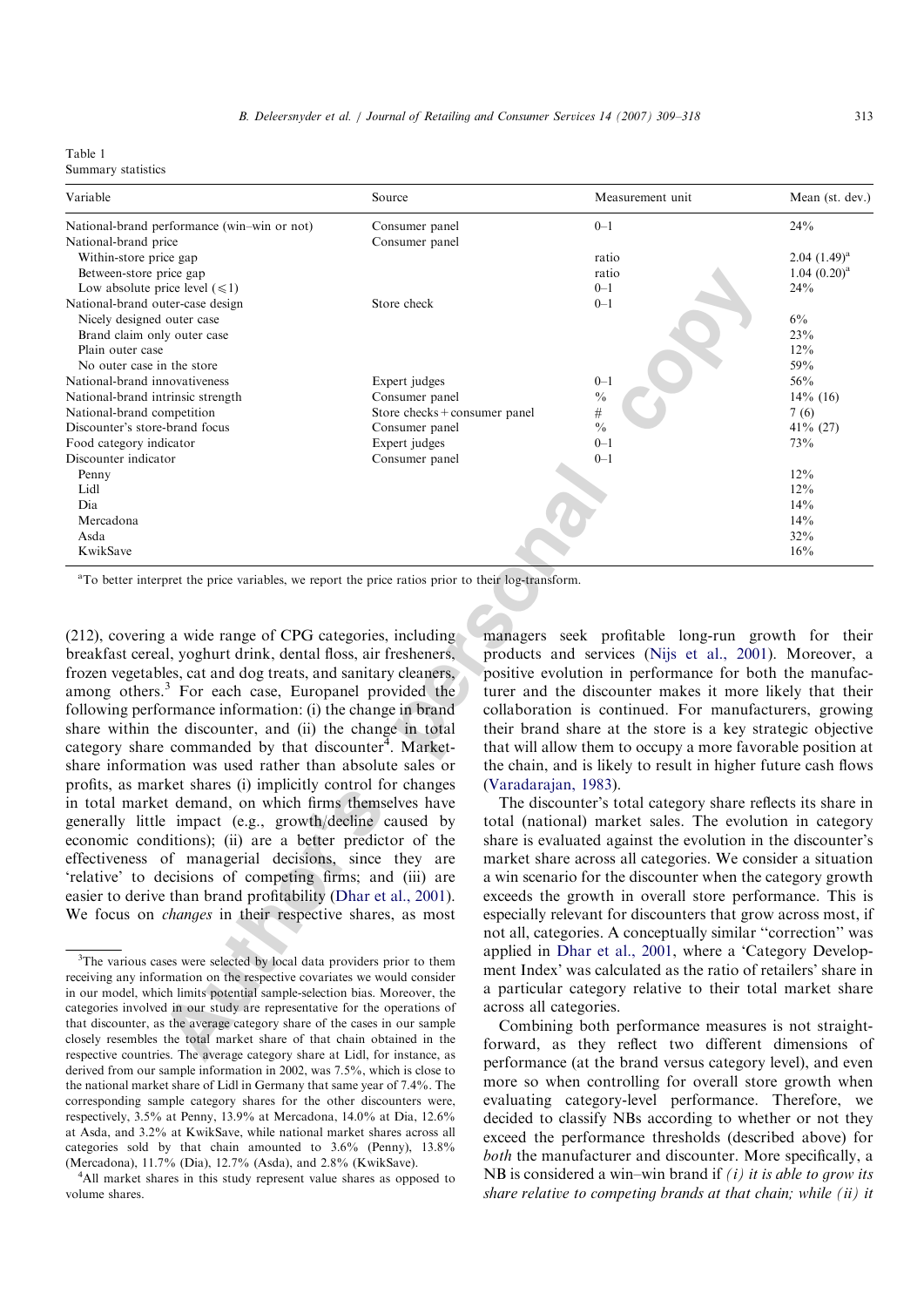*is able to grow the discounter's share in total category sales at a faster rate than the discounter's average category growth*. Else, the brand is not considered a win–win brand. Note, however, that even though such a dichotomous classification offers a useful way to combine both performance criteria, it comes at the expense of some information loss in terms of the extent to which manufacturers, respectively, discounters benefit from the brand.

To analyze the impact from the hypothesized drivers and control variables discussed in Section 2, additional consumer panel data were obtained in combination with two other data sources, i.e. store checks and expert judgments based on qualitative surveys. Details on their operationalization can be found in measurement Appendix A. Table 1 summarizes the relevant descriptive statistics on each of our variables.

Table 1 shows that the branded goods included in this study exhibit substantial variation in absolute and relative prices, brand strength, brand innovativeness as well as the control variables. Based on our performance criteria, out of 443 cases analyzed, 108 cases (24%) were classified as win–win brands, which illustrates that it is indeed possible for manufacturer's and discounter's performance objectives to be aligned.

Given our objective to test factors underlying the probability that a NB case is either a win–win brand or not, our dependent variable is dichotomous. Therefore, a probit model is used to link this binary dependent variable to the set of drivers advanced in Section 2, as formalized:

$$
Pr(WIN - WIN) = 1 - \Phi(-X'\beta) = \Phi(X'\beta),
$$
 (1)

with *X* being the vector of independent variables in the model,  $\beta$  denoting the vector of associated parameter coefficients informing on the direction and significance of each variable in  $X$ , and  $\Phi$  the cumulative distribution function of the standard normal distribution. As the NB cases were sampled from six different discount stores, a fixed-effect correction was used to account for potential store differences.

# 4. Results

The probit model was able to significantly explain the difference between win–win brands versus others (likelihood ratio  $\chi^2(8) = 18.55$ ; *p*-value = 0.02).<sup>5</sup> An overview of our key findings can be found in Table 2.

H1 stated that a larger price gap between NB and PL is more likely to result in a win–win situation. Consistent with this hypothesis, we found that the within-store price gap is a significant positive predictor of NB success at discounters  $(\beta = 0.401; p < 0.01)$ .<sup>6</sup> Thus, a larger price difference between the NB and the store's PL improves NB

| rabie z             |  |
|---------------------|--|
| Parameter estimates |  |

 $T<sub>1</sub>$   $T<sub>2</sub>$ 

| man inconscounter's accrage calegory                                                                                                                                                                                                                                                                                                                                                                                                                                    |                                                                                                                                                                                                                                                                                                                                                                                                                                                                                                                                                                                                                                                                                                                                                                                                                                                                                               |                                             |                                                                                                                                                              |
|-------------------------------------------------------------------------------------------------------------------------------------------------------------------------------------------------------------------------------------------------------------------------------------------------------------------------------------------------------------------------------------------------------------------------------------------------------------------------|-----------------------------------------------------------------------------------------------------------------------------------------------------------------------------------------------------------------------------------------------------------------------------------------------------------------------------------------------------------------------------------------------------------------------------------------------------------------------------------------------------------------------------------------------------------------------------------------------------------------------------------------------------------------------------------------------------------------------------------------------------------------------------------------------------------------------------------------------------------------------------------------------|---------------------------------------------|--------------------------------------------------------------------------------------------------------------------------------------------------------------|
| brand is not considered a win-win brand.                                                                                                                                                                                                                                                                                                                                                                                                                                | Variable                                                                                                                                                                                                                                                                                                                                                                                                                                                                                                                                                                                                                                                                                                                                                                                                                                                                                      |                                             | Coefficient <sup>d</sup>                                                                                                                                     |
| that even though such a dichotomous<br>ffers a useful way to combine both<br>teria, it comes at the expense of some<br>in terms of the extent to which manu-<br>tively, discounters benefit from the brand.<br>e impact from the hypothesized drivers and                                                                                                                                                                                                               | Within-store price gap<br>Between-store price gap<br>Low absolute price level<br>Nicely-designed outer case<br>Brand claim only outer case                                                                                                                                                                                                                                                                                                                                                                                                                                                                                                                                                                                                                                                                                                                                                    | (H1)<br>(H2)<br>(H3)<br>$(H4)$ <sup>e</sup> | 0.401 <sup>a</sup><br>$0.710^{b}$<br>0.169<br>$0.528$ <sup>c</sup><br>0.195                                                                                  |
| es discussed in Section 2, additional<br>data were obtained in combination with<br>sources, i.e. store checks and expert<br>I on qualitative surveys. Details on their<br>on can be found in measurement Appendix<br>narizes the relevant descriptive statistics on<br>ables.<br>s that the branded goods included in this<br>ostantial variation in absolute and relative                                                                                              | Plain outer case<br>National-brand innovativeness<br>National-brand intrinsic strength<br>National-brand competition<br>Discounter's store-brand focus<br>Food category indicator<br>Lidl<br>Mercadona<br>Dia<br>Asda<br>KwikSave<br>Intercept                                                                                                                                                                                                                                                                                                                                                                                                                                                                                                                                                                                                                                                | (H5)<br>(H6)                                | $-0.149$<br>$0.390^{\rm a}$<br>0.108<br>0.004<br>0.059<br>$0.458^{\rm a}$<br>0.505 <sup>c</sup><br>0.299<br>0.317<br>0.425<br>0.358<br>$-1.987$ <sup>a</sup> |
| ength, brand innovativeness as well as the<br>s. Based on our performance criteria, out<br>alyzed, 108 cases (24%) were classified as<br>which illustrates that it is indeed possible<br>er's and discounter's performance objec-<br>ed.<br>bjective to test factors underlying the<br>a NB case is either a win-win brand or<br>ent variable is dichotomous. Therefore, a<br>used to link this binary dependent variable<br>vers advanced in Section 2, as formalized: | $N = 443$<br>$a_p < 0.01$ .<br>$b_p$ < 0.05.<br>$\degree p < 0.10$ .<br>${}^{d}p$ -values are one-tailed for directional effects (H1–H6), and two-tailed<br>otherwise (control variables and fixed effects).<br><sup>e</sup> due to missing observations for this variable, the corresponding<br>estimate is based on a limited dataset of 329 observations.                                                                                                                                                                                                                                                                                                                                                                                                                                                                                                                                  | $\chi^2(8) = 18.55^b$                       |                                                                                                                                                              |
| $= 1 - \Phi(-X'\beta) = \Phi(X'\beta),$<br>(1)<br>the vector of independent variables in the<br>ing the vector of associated parameter<br>ming on the direction and significance of<br>i X, and $\Phi$ the cumulative distribution<br>standard normal distribution. As the NB<br>bled from six different discount stores, a<br>ection was used to account for potential<br>odel was able to significantly explain the                                                   | performance for both the manufacturer and the discounter.<br>H2, in turn, stated that a larger price gap for NBs between<br>mainstream retailers and the discounter is more likely to<br>result in a win-win situation. Also this hypothesis was<br>supported ( $\beta = 0.710$ ; $p = 0.04$ ). According to H3, a NB<br>with an absolute price level that does not exceed one<br>currency is more likely to result in a win-win situation.<br>Although the effect was in the expected direction, it failed<br>to reach statistical significance ( $\beta = 0.169$ ; $p = 0.15$ ).<br>In H4, we considered the impact of using attractive outer<br>cases for the NB in a plain discount environment.<br>Attractive outer cases were indeed found to be an effective<br>marketing instrument when selling NBs through the<br>discount channel. <sup>7</sup> The dummy variable associated with |                                             |                                                                                                                                                              |
| een win-win brands versus others (like-<br>$(3) = 18,55$ ; <i>p</i> -value = 0.02). <sup>5</sup> An overview<br>ngs can be found in Table 2.<br>a larger price gap between NB and PL is<br>result in a win-win situation. Consistent<br>lesis, we found that the within-store price                                                                                                                                                                                     | NBs sold at the store in attractive, nicely-designed outer<br>cases was positive and significant ( $\beta = 0.528$ ; $p = 0.07$ ).<br>Note, however, that presenting the NB in a plain outer-case<br>box, or simply putting a brand claim on it, is insufficient to<br>improve its performance $(p>0.10$ in both instances). H5<br>postulated that innovative NBs are more likely to result in<br>e win win situation. Our results supported this hypothesis                                                                                                                                                                                                                                                                                                                                                                                                                                  |                                             |                                                                                                                                                              |

In H4, we considered the impact of using attractive outer cases for the NB in a plain discount environment. Attractive outer cases were indeed found to be an effective marketing instrument when selling NBs through the discount channel.<sup>7</sup> The dummy variable associated with NBs sold at the store in attractive, nicely-designed outer cases was positive and significant ( $\beta = 0.528$ ;  $p = 0.07$ ). Note, however, that presenting the NB in a plain outer-case box, or simply putting a brand claim on it, is insufficient to improve its performance  $(p>0.10$  in both instances). H5 postulated that innovative NBs are more likely to result in a win–win situation. Our results supported this hypothesis. Compared to less-innovative NBs, innovative NBs were found more successful at the discounter ( $\beta = 0.390$ ;

<sup>&</sup>lt;sup>5</sup>The likelihood-ratio test compares the full model with 13 predictors with the fixed-effects-only model that includes only five store indicators, resulting in eight degrees of freedom.

<sup>6</sup>Unless noted otherwise, all reported *p*-values are one-sided.

 $7$ Note that, due to missing observations, the parameter estimates associated with the outer-case dummies are obtained from a reduced data sample of 329 observations. In estimating this model, the findings on all other covariates remain substantively the same.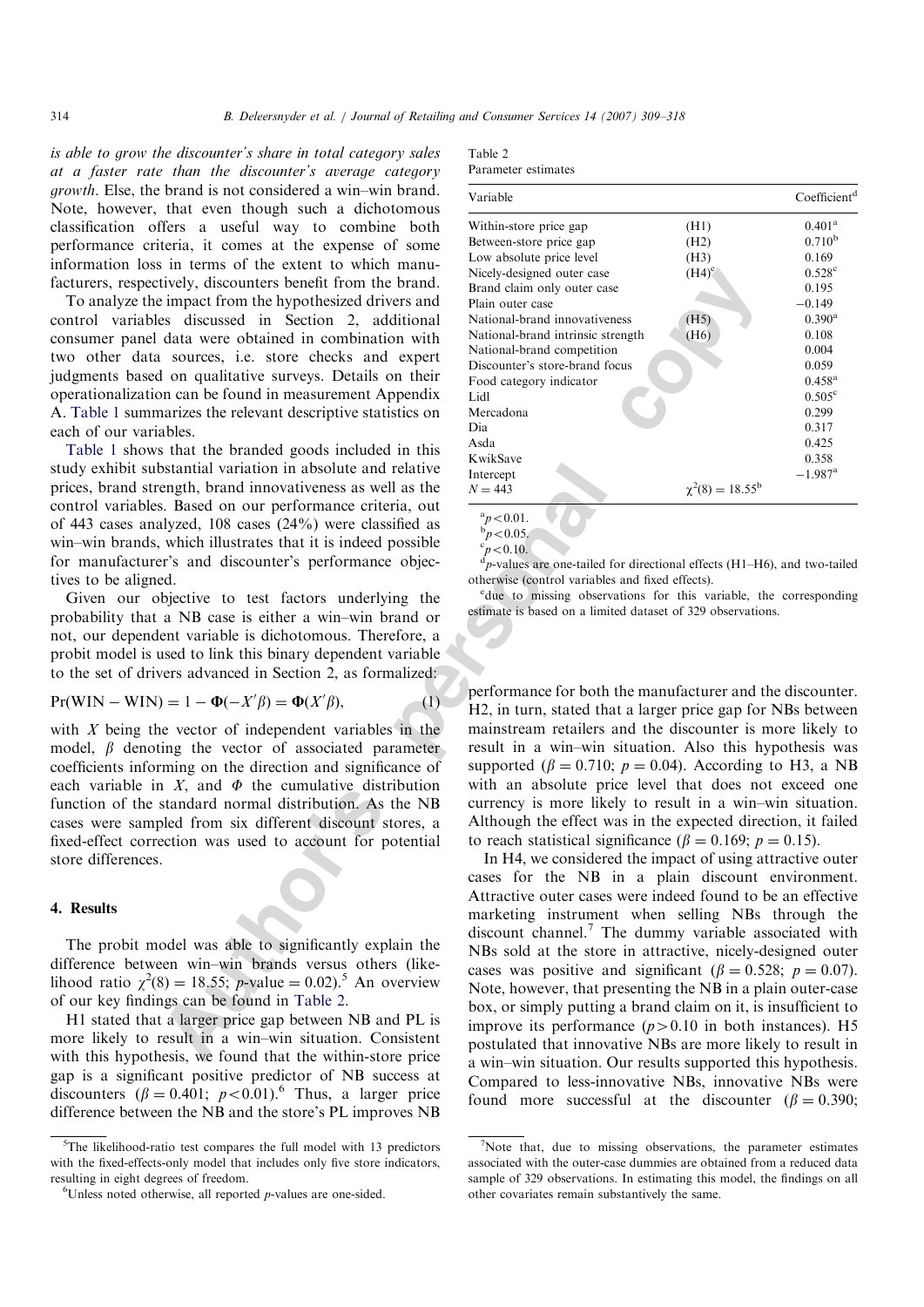$p < 0.01$ ). Finally, we expected in H6 that leading NBs sold at discount stores are more successful. However, our findings indicate that this is not necessarily the case, as the parameter associated with NB strength failed to reach statistical significance ( $\beta = 0.108$ ;  $p = 0.42$ ). Thus, H6 is not supported.

# 5. Discussion

In the computer of discount stores combined in the NB price danged by discominates combined in the control of the computer computer computer computer computer computer computer and a simulate of the computer computer and The successful development of discount stores combined with their de-emphasis of NBs, has become a major concern to branded-goods manufacturers. Accordingly, they feel increasingly compelled to develop (stronger) trade relations with discounters, as this allows them to benefit from these discounters' rapidly growing market position, and offers the possibility to slow down overall PL growth. Well-known discounters like Lidl, Mercadona, and Kwik-Save have extended their assortment with attractive NB offerings as a strategy to differentiate themselves from other discounters, and to build stronger and more sustainable consumer relations, thereby moving beyond a pure price-based competition. In trading NBs through the discount channel, it is critical to establish a win–win situation for both partners. If the manufacturer is able to benefit from selling its NB, but only at the expense of the discounter's own (store or other) brands without contributing to its overall category performance, there is a considerable risk that the collaboration will be discontinued. Indeed, if the manufacturer is unable to offer discounters the aspired performance benefits, there is a chance that the latter will switch to a competing manufacturer that will take over its scarce slots on the shelf. In sum, given the limited number of NB positions and the considerable number of potential branded candidates, it is in the manufacturer's best interest to understand which brands to bring to the store, and how to support them in order to create a win–win situation.

In this study, information on over 400 NBs sold at six major discount chains in three countries was collected, and we evaluated their contribution to the performance objectives of both channel members. We found that almost one-quarter (24%) of all branded goods in the sample were considered successful for both partners. Earlier research has predominantly assessed how manufacturers (retailers) can gain at the expense of the other (Sethuraman et al., 1999; Steenkamp and Dekimpe, 1997). We show that *both* channel members can improve their performance, creating a more sustainable win–win situation.

This study provides new insights into the impact of both price- and product-oriented factors that increase the likelihood of a win–win situation. Discounters and manufacturers both benefit from a large price difference between the NB and the discounters' PL variant. At present, managers seem to be aware of this, since the average within-store price ratio between the NB and the PLs offered at the discounter is 2.04 (see Table 1). A large price gap signals that the NB and the discounter's PL are not mere substitutes, but rather that both brands are targeted at different consumer segments or purchase occasions. This result extends established findings by Dhar and Hoch (1997). They found that larger price differentials exert an important positive influence on store-brand performance. We show that this strategy simultaneously benefits the manufacturer.

The NB price charged by discounters is usually very similar to the price charged by other retailers, as reflected in an average between-store price ratio of 1.04 (see Table 1). It appears that discounters are maximizing the within-store price gap (as their PLs are usually lower priced than the PLs of mainstream retailers) and try to manage their price image using their PLs. Discounters may be missing an opportunity here. NBs play a key role in consumers' evaluation of the price image of a store, and we find that a larger price gap for the NB between mainstream retailers and the discounter results more often in a win–win situation.

We find no evidence for the efficacy of the popular onedollar concept for NBs at discounters. However, our finding that absolute price level does not limit a NB's ability to perform well is important for discounters who prefer larger package sizes, in which case the absolute price level can become quite substantial.

As discounters operate in a simplified, no-frills store environment where not much merchandising and promotional activity is used, a NB's ability to stand out and attract consumers' attention at discount stores is more limited. Yet, discounters often do not unpack the outercase boxes when displaying products in their store, as this reduces costs (see Table 1: 41% of NBs were unpacked in an outer-case box). Based on our results, we recommend that manufacturers invest in creating attractive, nicely designed outer-case boxes for their NBs shipped to discounters, and simultaneously advise discounters to present these NBs in their shop in these well-designed outer-cases. Thus far, few manufacturers implement this box as a marketing tool: only  $14\%$  (6% of  $41\%$ ) of the outer cases presented in the shop were nicely decorated and designed attractively. Note, however, that a simple brand claim on the box is not sufficient to improve NB performance. Given that discounters make extensive use of outer-case boxes, while not many manufacturers are currently taking full advantage of its marketing opportunities, this is an important new finding that is likely to improve NB performance at the discount channel.

When deciding which NBs to sell at discount chains, it is advisable to add innovative NBs. Over half of the NBs in our sample (56%) were involved in product innovations in the past 3 yr (see Table 1). Manufacturers are encouraged to invest in brand innovations for their offerings at the discounter. These results generalize earlier studies on NB performance at regular retailers, where new product activities have been recognized as one of the strongest weapons in the manufacturers' arsenal to compete with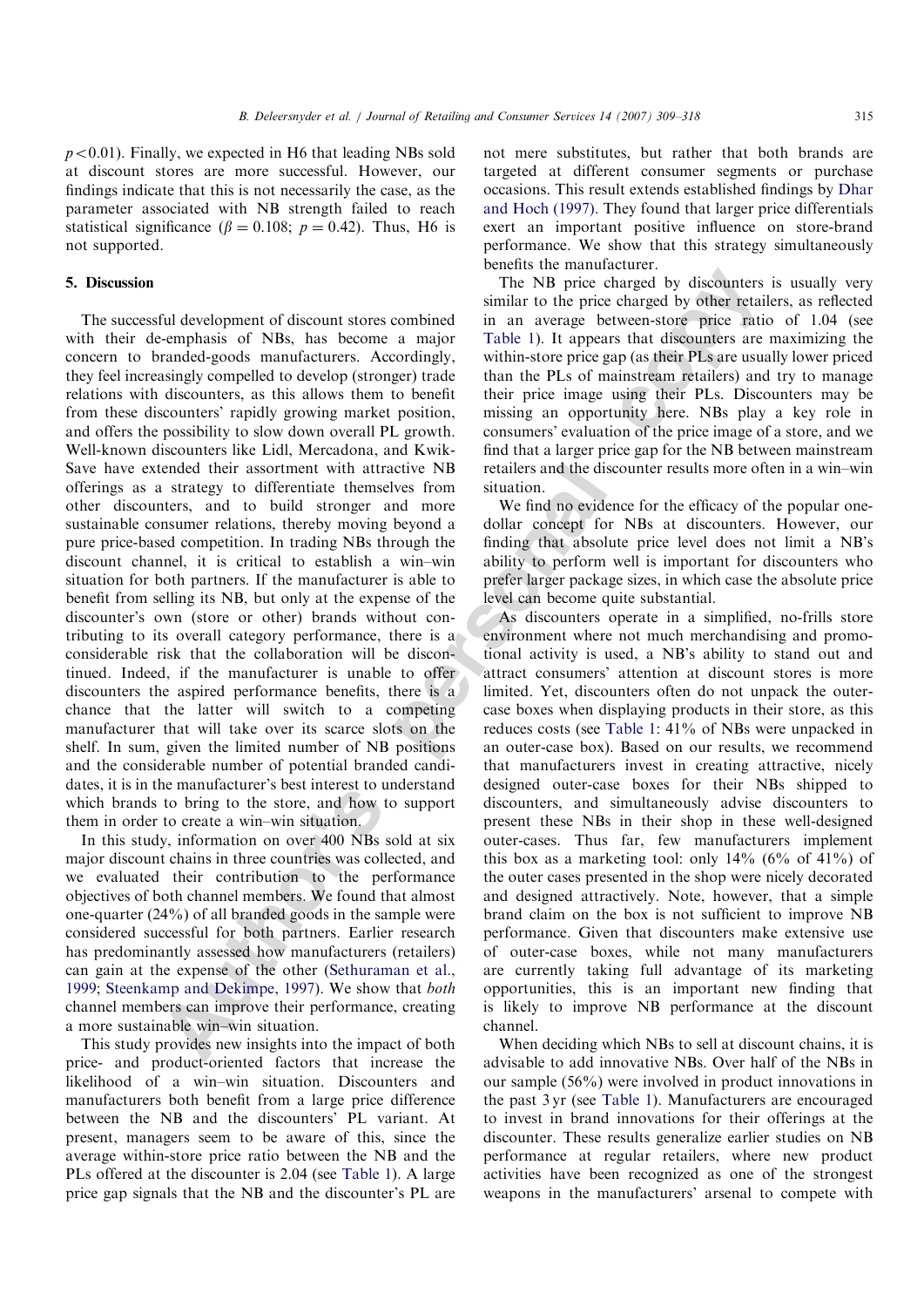other brands at the shop floor (Steiner, 2004). Innovative brands not only stand out more in a discounter's lowinnovative (PL-dominated) assortment, they can also enhance the attractiveness of the entire category. Finally, it is not necessary to pick only the more popular NBs. Less popular, but perhaps more targeted, branded goods can be sold successfully at the discount store. These may also cause less cannibalization from the brands' traditional outlets.

In sum, even though manufacturers, at present, have only limited influence on how discounters carry out their operations, they may increasingly do so, provided they are able to demonstrate the mutual benefits of their recommendations (IGD Research, 2002). The current study results in a number of interesting new insights when trading NBs through discount stores, and offers empirical support for the success potential of several discount-specific strategies.

The matrimum matches are readed to the branching in the branching of the proposition of the proposition of the proposition of the proposition and the proposition of the proposition and the proposition of the proposition o Yet, there are still several aspects that need further study. First, because of data limitations, we could only study share growth between two consecutive years. It would obviously be useful to consider this evolution over multiple years, and incorporate the extent of performance growth for both parties over a longer time period. Second, we considered aggregate performance data. More detailed insights could be obtained based on individual-level data, as this would allow to infer what consumer segments are more or less sensitive to the drivers identified. Future research might also investigate NBs' contribution to profitability as opposed to market share. This is especially relevant when consumers switch between brands that have a different contribution to total category profitability. Another fruitful research direction is the broader impact of NB additions across different retailers, including discounters. In this respect, traditional retailers are especially concerned that the sales realized through discounters do not come from new users. Well-known NBs which already have a broad distribution coverage risk that discount sales cannibalize their other, more established, retail channels. This may cause detrimental channel conflicts. Still, in informal discussions with several major CPG manufacturers (who own many of the NBs analyzed in the present study), managers emphasized that they can no longer afford to refrain from entering the discount channel. Since discounters' share in total grocery sales continues to grow at the expense of more traditional retailers, manufacturers would loose an increasing number of shoppers who have made the switch to the discount channel. Besides, there is an imminent danger that competing manufacturers would pre-empt them in occupying the scarce positions available for NBs on the discounters' shelves. As such, manufacturers become increasingly eager to get their products into the discounters' assortment, making it ever more important to know how to make this exchange a win–win proposition. Finally, one may want to consider the performance implications when NBs get delisted from the discounter's assortment.

# Acknowledgments

The authors gratefully acknowledge the support from AiMark. This work is financially supported by the Flemish Science Foundation (FWO) under Grant no. G.0116.04.

# Appendix A. Variable measurement

# *Within-store price gap*

All retail price information was obtained from 2002 consumer panel data. In line with Nijs et al. (2001), average unit prices are derived by dividing total annual value sales by the corresponding volume sales. The price gap between the manufacturer brand and its most important competing PL at the store is defined as the ratio of the NB price to the PL price (on equivalent units). This is conceptually similar to the operationalization by Dhar and Hoch (1997). Since this approach tends to skew the variable distribution (values below 1 are restricted to a range between 0 and 1, while values above 1 have no upper limit), we follow common econometric practice and use the log-transformation of this ratio in our analysis (Ruppert and Aldershof, 1989). In the few instances where multiple PLs are carried by the discounter, the store brand that occupies the largest shelf space in the store was chosen as benchmark.

# *Between-store price gap*

In a similar way, the between-store price gap reflects the price difference of the NB between the mainstream retailers and the discounter in question. It is quantified by the (logarithm of the) ratio of the average, market-shareweighted, NB price charged at regular retailers to the NB price charged by the discounter.

# *Low absolute price level*

Prices are expressed in local currencies (pounds in the UK, euros in Germany and Spain). Following Rao and McLaughlin (1989), an indicator variable is used to determine whether NB prices are higher or lower than  $\epsilon$ 1 or £1.

#### *NB outer-case design*

Data on NB outer cases were obtained through store checks, and refer to the boxes that contain the NB in our sample. To operationalize the attractiveness of the outer case, four classes were distinguished: (i) no outer case available, (ii) plain outer-case box, (iii) outer case with only a brand claim, and (iv) a nicely-designed outer-case box. Based on this coding, three dummy variables were created that were set equal to 1 if the outer case belonged to a particular class, and 0 otherwise. During store checks, information could be traced for 329 branded goods in our data.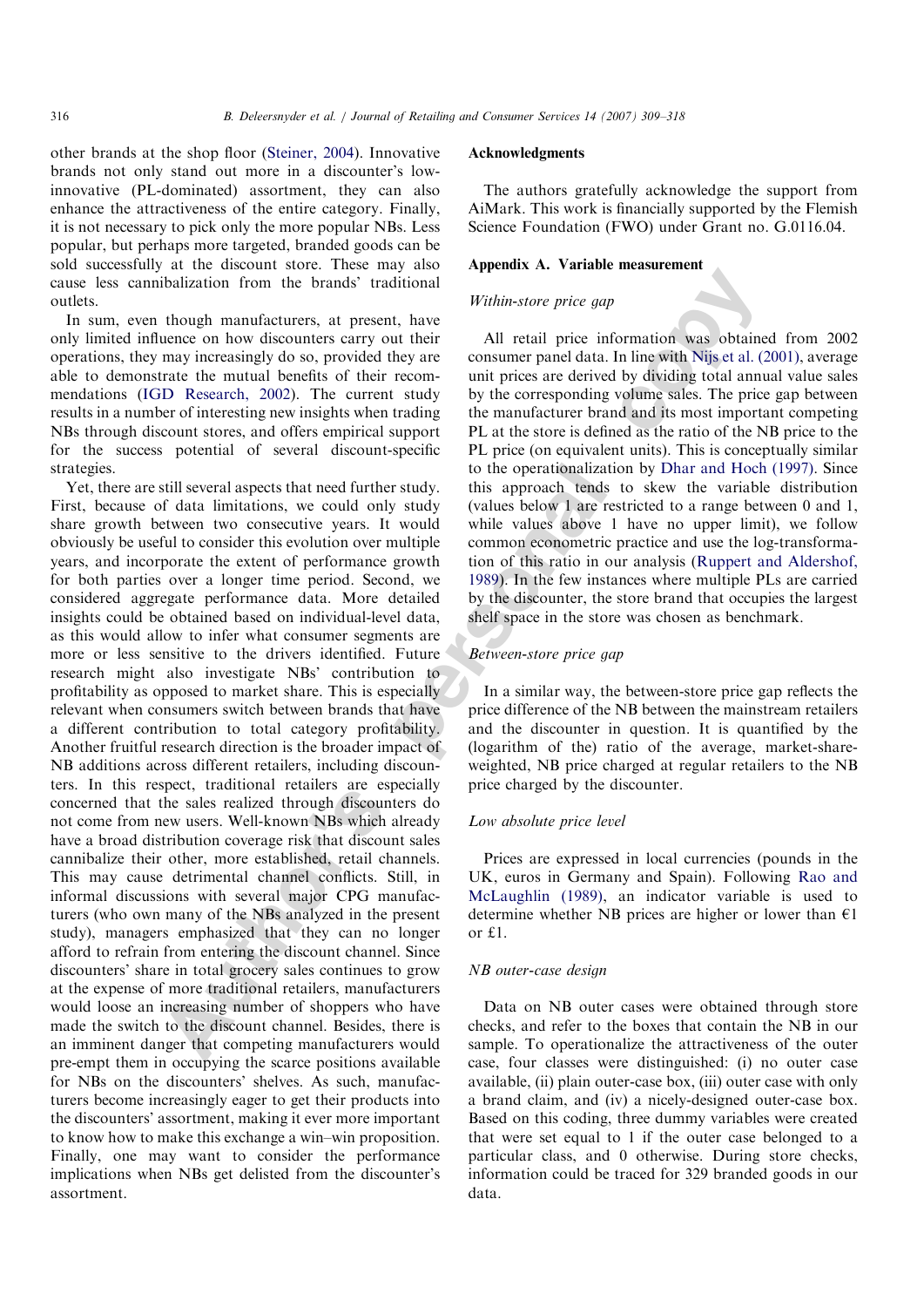# *NB innovativeness*

Expert judges at Europanel assessed the degree of NB innovativeness (see Steenkamp and Gielens, 2003 for similar expert assessments). They were asked to indicate for each NB whether it had been involved in innovative activities (e.g., added a new ingredient, or improved its effectiveness) over the past 3 yr. Information on NB innovativeness was subsequently coded by a dummy variable, obtaining a value of 1 if the NB was involved in new product innovations during that period, and 0 otherwise.

## *NB intrinsic strength*

Following Gielens and Steenkamp (2004), NB intrinsic strength is operationalized through the brand's market share. This information was derived from consumer panel data. To avoid potential endogeneity problems, 2001 (rather than 2002) data were used to construct this measure.

#### *NB competition*

over the past Special contents of the mainless shares in the season of the season of the season of the season of the season of the season of the season of the season of the season of the season of the season of the season Following Raju et al. (1995) and Steenkamp and Gielens (2003), NB competition at the discounter was operationalized as the number of competing brands present on the discounter's shelves. For Germany and Spain, this information was gathered by means of store checks. For the UK cases, consumer panel data were used to derive this information.

## *Discounter's store-brand focus*

In line with earlier studies (Dhar et al., 2001), PL focus or PL success in the category is quantified as the share of the store brand with the discounter. Again, to avoid potential endogeneity problems, 2001 data were used.

#### *Category-type indicator*

A category dummy variable is used to differentiate food (1) from nonfood (0) categories.

# *Discounter indicator*

Finally, a fixed-effect correction is made for store differences by means of five discounter-specific dummy variables.

# References

- Adamy, J., 2005. Going where big chains won't, no-frills grocer rings up growth in US. The Wall Street Journal Europe 30, A1–A8.
- Aggarwal, R., 2003. European discount retailing uncovered. European Retail Digest 38, (Summer).
- Ailawadi, K.L., Harlam, B.A., 2004. An empirical analysis of the determinants of retail margins: the role of store-brand share. Journal of Marketing 68, 147–165.
- Ailawadi, K.L., Neslin, S.A., Gedenk, K., 2001. Pursuing the valueconscious consumer: store brand versus national brand promotions. Journal of Marketing 65, 71–89.
- Ailawadi, K.L., Kopalle, P.K., Neslin, S.A., 2005. Predicting competitive response to a major policy change: combining game-theoretic and empirical analyses. Marketing Science 24 (1), 12–24.
- Bachl, Th., 2003. The Hard Discounter Menace: Examples from Germany. Presentation given at the GfK/Europanel Seminar. Kronberg, Germany.
- Basuroy, S., Mantrala, M., Rockney, G.W., 2001. The impact of category management on retailer prices and performance: theory and evidence. Journal of Marketing 65, 16–32.
- Bayus, B.L., Putsis Jr., W.P., 1999. Product proliferation: an empirical analysis of product line determinants and market outcomes. Marketing Science 18 (2), 137–153.
- Bell, D.R., Lattin, J.M., 1998. Shopping behavior and consumer preference for store price format: why 'large basket' shoppers prefer EDLP. Marketing Science 17 (1), 23–41.
- Bell, D.R., Chiang, J., Padmanabhan, V., 1999. The decomposition of promotional response: an empirical generalization. Marketing Science 18 (4), 504–526.
- Blattberg, R.C., Wisniewski, K.J., 1989. Price induced patterns of competition. Marketing Science 8 (4), 291–309.
- Bloom, P.N., Perry, V.G., 2001. Retailer power and supplier welfare: the case of Wal-Mart. Journal of Retailing 77 (3), 379–396.
- Bloom, P.N., Gundlach, G.T., Cannon, J.P., 2003. Slotting allowances and fees: schools of thought and the views of practicing managers. Journal of Marketing 64 (2), 92–108.
- Brandenburger, A.M., Nalebuff, B.J., 1996. Co-opetition. Doubleday, New York.
- Bronnenberg, B.J., Wathieu, L., 1996. Asymmetric promotion effects and brand positioning. Marketing Science 15 (4), 379–394.
- Chintagunta, P.K., 2002. Investigating category pricing behavior at a retail chain. Journal of Marketing Research 39 (2), 141–154.
- Corstjens, M., Lal, R., 2000. Building store loyalty through store brands. Journal of Marketing Research 37, 281–291.
- Coughlan, A.T., Anderson, E., Stern, L.W., El-Ansary, A.I., 2001. Marketing Channels. Prentice Hall, Englewood Cliffs, NJ.
- Dhar, S.K., Hoch, S.J., 1997. Why store brand penetration varies by retailer. Marketing Science 16 (3), 208–227.
- Dhar, S.K., Hoch, S.J., Kumar, N., 2001. Effective category management depends on the role of the category. Journal of Retailing 77 (2), 165–184.
- Drèze, X., Hoch, S.J., Purk, M.E., 1994. Shelf management and space elasticity. Journal of Retailing 70 (4), 301–326.
- Gedenk, K., Sattler, H., 1999. The impact of price thresholds on profit contribution—should retailers set 9-ending prices? Journal of Retailing 75 (1), 33–57.
- Gielens, K., Steenkamp, J.B.E.M., 2004. What drives new product success? An investigation across products and countries. Marketing Science Institute Report No. 04-108, pp. 25–50.
- Hoch, S.J., Banerji, S., 1993. When do private labels succeed? Sloan Management Review 37 (Winter), 89–102.
- Hoch, S.J., Lodish, L.M., 1998. Store brands and category management. Working paper, The Wharton School/University of Pennsylvania.
- IGD Research, 2002. European Discount Retailing. Future Focus, Watford, UK  $\langle$  www.igd.com/analysis $\rangle$ .
- Kumar, N., Scheer, L.K., Steenkamp, J.B.E.M., 1995. The effects of perceived interdependence on dealer attitudes. Journal of Marketing Research 32, 348–356.
- M+M Planet Retail, 2005a. Private label paves the way. Global Retail Bulletin 141, 1–23.
- M+M Planet Retail, 2005b. Daily news by Planet Retail. Electronic newsletter, 29th August.